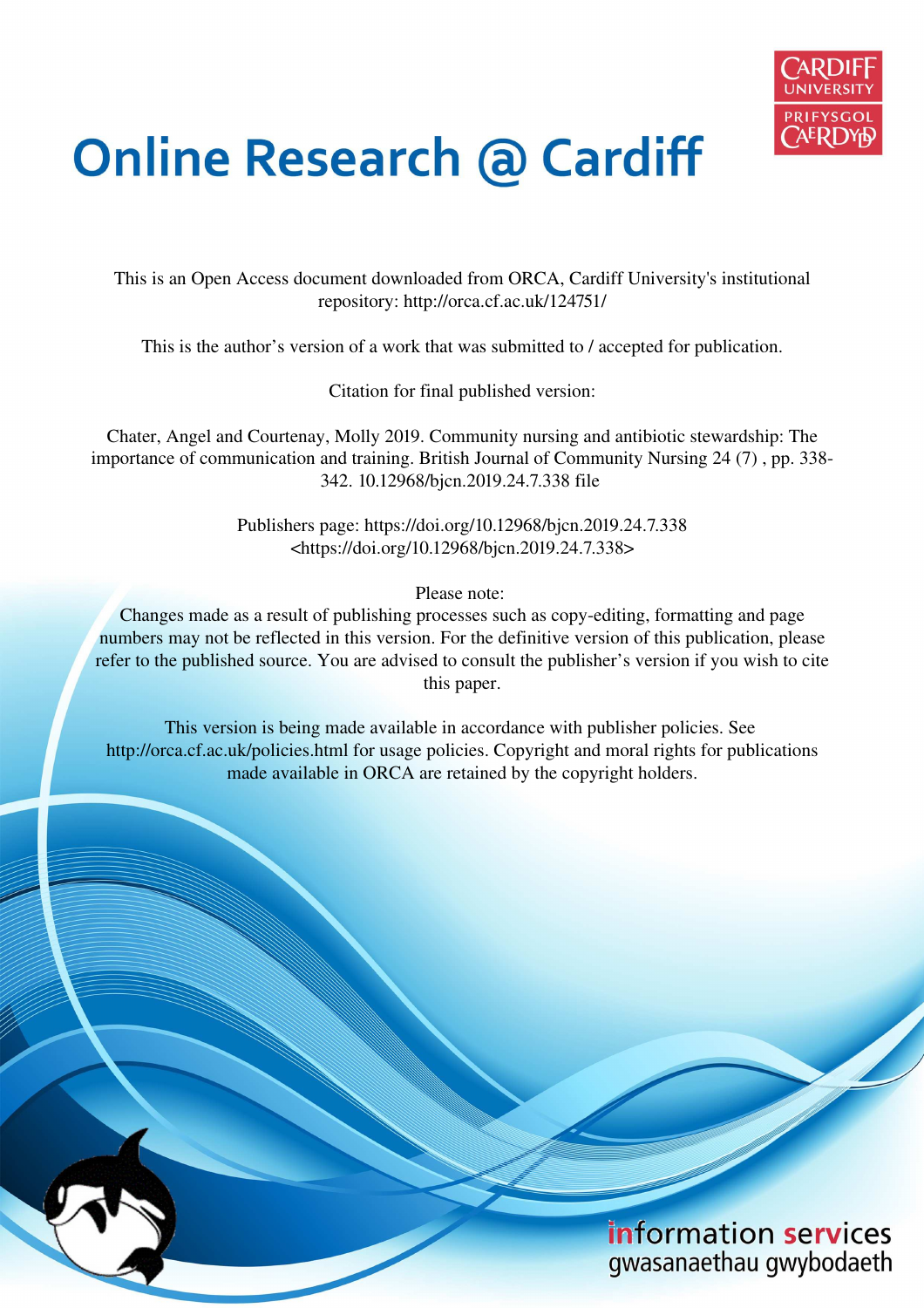## **Community nursing and antibiotic stewardship: The importance of**

## **communication and training**

**1,2Angel Chater and <sup>3</sup>Molly Courtenay** 

**<sup>1</sup>University of Bedfordshire, Bedford, MK41 9EA, UK,** 

**<sup>2</sup>University College London, School of Pharmacy, London, WC1N 1AX, UK,** 

**<sup>3</sup>Cardiff University, Cardiff, CF24 OAB, UK,**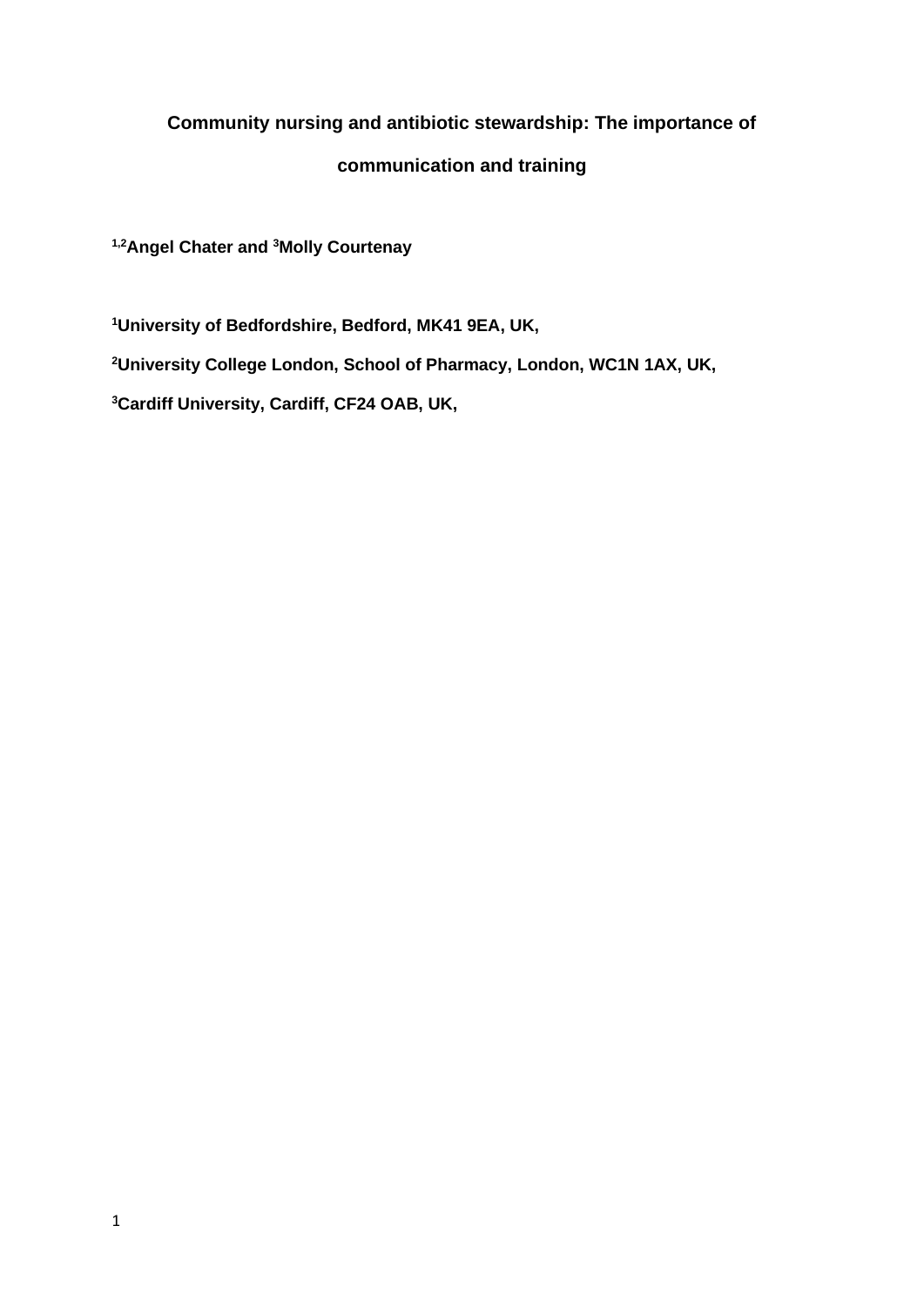#### **Abstract**

Good health can so often be taken for granted, until it is taken away. Once ill, it is common for patients to request antibiotics to restore themselves to health (Davis et al., 2017). However, it is reported (Gualano et al., 2015) that there is a lack of understanding in how antibiotics work, false assumptions in what antibiotics can treat (i.e. viral infections), and often a misuse of them when prescribed (i.e. not completing the full course once feeling better). Patient expectations for antibiotics and time constraints can influence health professionals' decisions to prescribe (Fletcher-Lartey et al., 2016; Lum et al., 2018). Yet antibiotic stewardship, and the nurses role within this, is deemed important to reduce the risk of antimicrobial resistance (Edwards et al., 2011). Many health professionals, including nurses, identify themselves as 'Antibiotic Guardians' (Bhattacharya et al., 2016; Kesten et al., 2018), exercising the importance of a non-prescribing decision in appropriate situations. However, there is fear that not meeting patient expectations will lead to low patient satisfaction (Lum et al., 2018; Rowbotham et al., 2012). Therefore, it has been argued (Gualano et al., 2015) that health professionals should aim to educate their patients on the need and appropriate use of antibiotics. Communication skills are essential to optimise treatment outcomes while maintaining a positive patient-practitioner relationship (Chater, 2018; Jubraj et al., 2016). To communicate effectively, health professionals must use a range of speaking and listening micro-skills to ensure that patient concerns are acknowledged and discussed, misunderstandings are addressed, and patient-centred decisions are made. While nurse prescribers have reported (Rowbotham et al., 2012, Courtenay et al 2017) that they feel they have some of the communication skills relevant to dealing effectively with patients without the need to prescribe antibiotics, it is acknowledged that training to enhance confidence and skills in this area is needed.

**Key words:** Antibiotic Stewardship, Patient Expectations, Antimicrobial Resistance, Non-Prescribing Decisions, Communication, Patient Satisfaction

**Word count: 2471 (excluding title, abstract and references)**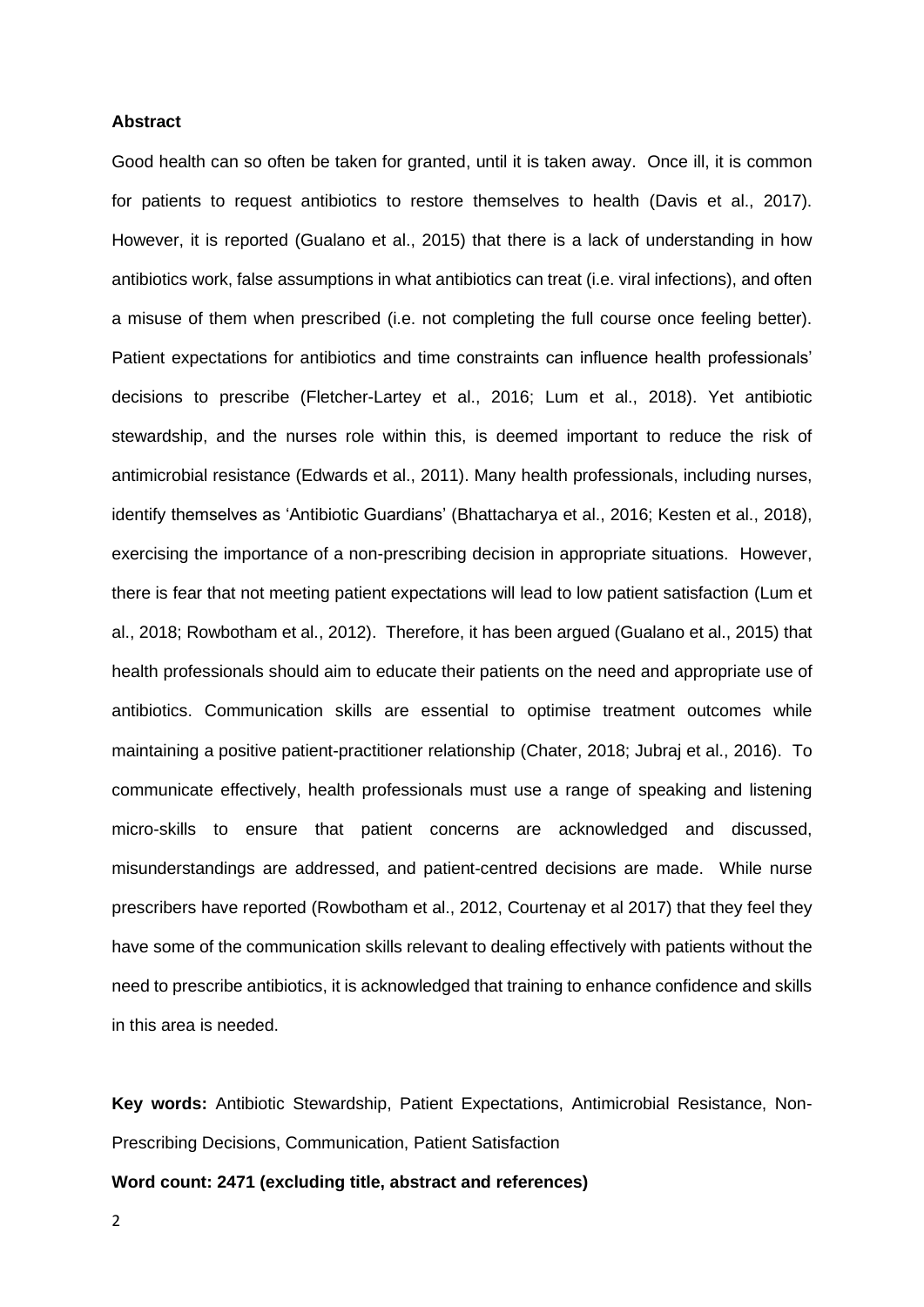#### **Introduction**

At the heart of community nursing lies effective communication skills (Chater, 2018). Nurses must understand the patient's symptoms and condition, alongside their capability to selfmanage, motivation to engage in effective healthcare strategies and opportunities afforded to them by their physical and social environments. To do this, they need to draw on conversation skills that can facilitate optimal treatment and health outcomes (Jubraj et al., 2016). This can be achieved through engaging the patient in the conversation about the best treatment approach for them, focusing on how this may be achieved, evoking ways to reach optimal health and planning a way forward (Rollnick, Miller & Butler, 2008; Chater, 2018). This process is especially important when it comes to antibiotic stewardship, a term used to describe the combined efforts of health professionals and the public to use antimicrobials responsibly (Dyar et al., 2017).

There are approximately 31,000 nurses in the United Kingdom (UK) that have the same prescribing capability as doctors, with the numbers increasing steadily (Courtenay et al., 2017). These prescribers are responsible for around 8% of all primary care antibiotic prescriptions (Courtenay et al., 2017) and evidence confirms that patient expectations can influence their decision to prescribe an antibiotic (Rowbotham et al., 2012). Research has shown that antibiotic stewardship is seen as a welcomed extension to the traditional roles in nursing (Carter et al., 2018). However, as with other health professionals, they often face the challenge of dealing with a patient who may feel their symptoms would benefit from an antibiotic prescription, but clinical judgement would argue otherwise (Lum et al., 2018; Rowbotham et al., 2012). In these circumstances, effective communication skills could support them to navigate their way through a difficult conversation, that concludes with a non-antibiotic prescription outcome, without causing patient dissatisfaction (Rowbotham et al., 2012, Courtenay et al 2016). This, in turn, would maintain their antibiotic stewardship and their identity as an 'Antibiotic Guardian' (i.e. taken a pledge to prescribe responsibly), if they are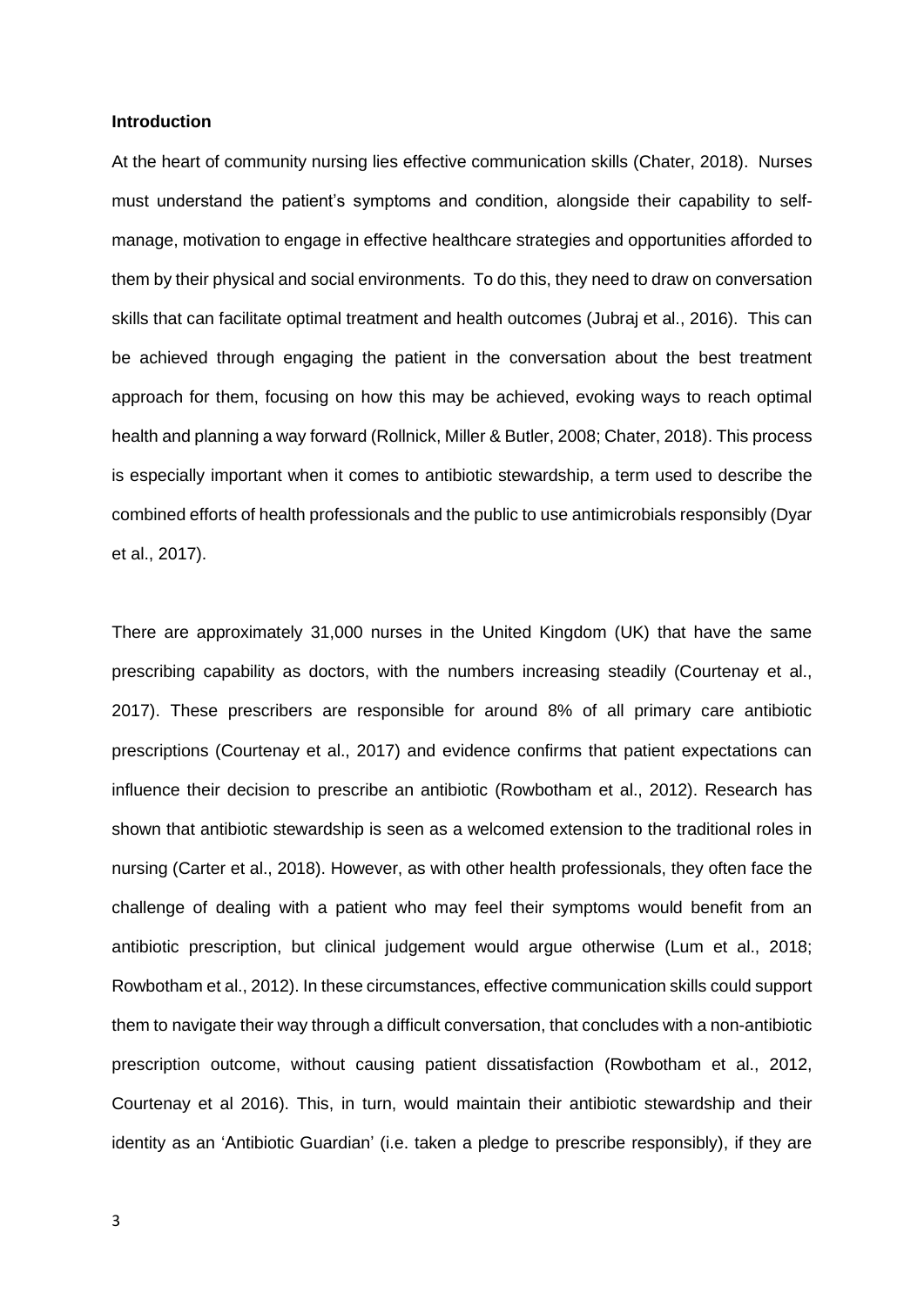one of the many thousands of health professionals to have made this pledge (Bhattacharya et al., 2016; Kesten et al., 2018).

#### **Background**

One of the greatest threats to world-wide health is multi-drug resistant infections (World Health Organisation: WHO, 2017). Antimicrobial resistance (AMR) is responsible for an estimated 25,000 deaths and €1.5 billion in extra healthcare costs every year in the European Union (EU, 2017). AMR can lead to lower protection for surgical patients, an increased duration in hospital and longer illnesses (WHO, 2017).

The use of antibiotics has increased by over a third in the last decade (Van Boeckel et al., 2014). As a leading driver of AMR, it is important that ways to support appropriate antibiotic prescribing are developed. General Practitioners' (GPs) prescribing behaviour has been shown to be influenced by: perception of patient expectations (Tonkin-Crine et al., 2011), patient pressure (Coenen et al., 2006), clinician characteristics [\(Brookes-Howell](http://bmjopen.bmj.com/search?author1=Lucy+Brookes-Howell&sortspec=date&submit=Submit) et al., 2012), diagnostic uncertainty and fear of complications (Kumar et al., 2003). Evidence to date (Arnold et al., 2005; Ranji et al., 2008) suggests that interventions that are complex and multifaceted in addressing barriers to change in specific healthcare settings are effective at reducing inappropriate antibiotic prescribing by general practitioners. There is less evidence for nurse prescriber behaviour, however, it seems similar barriers exist (Courtnenay et al., in press), with lack of knowledge and confidence highlighted as barriers to antimicrobial stewardship activities, while good communication skills has been deemed a core facilitator (Fisher et al., 2018) .

#### **Using theory to understand antibiotic stewardship**

Growing evidence supports the use of theoretical frameworks to identify barriers and facilitators to health professional behaviour and one such approach is the Behaviour Change Wheel (BCW) (Michie et al., 2011). The BCW encompasses three layers that should be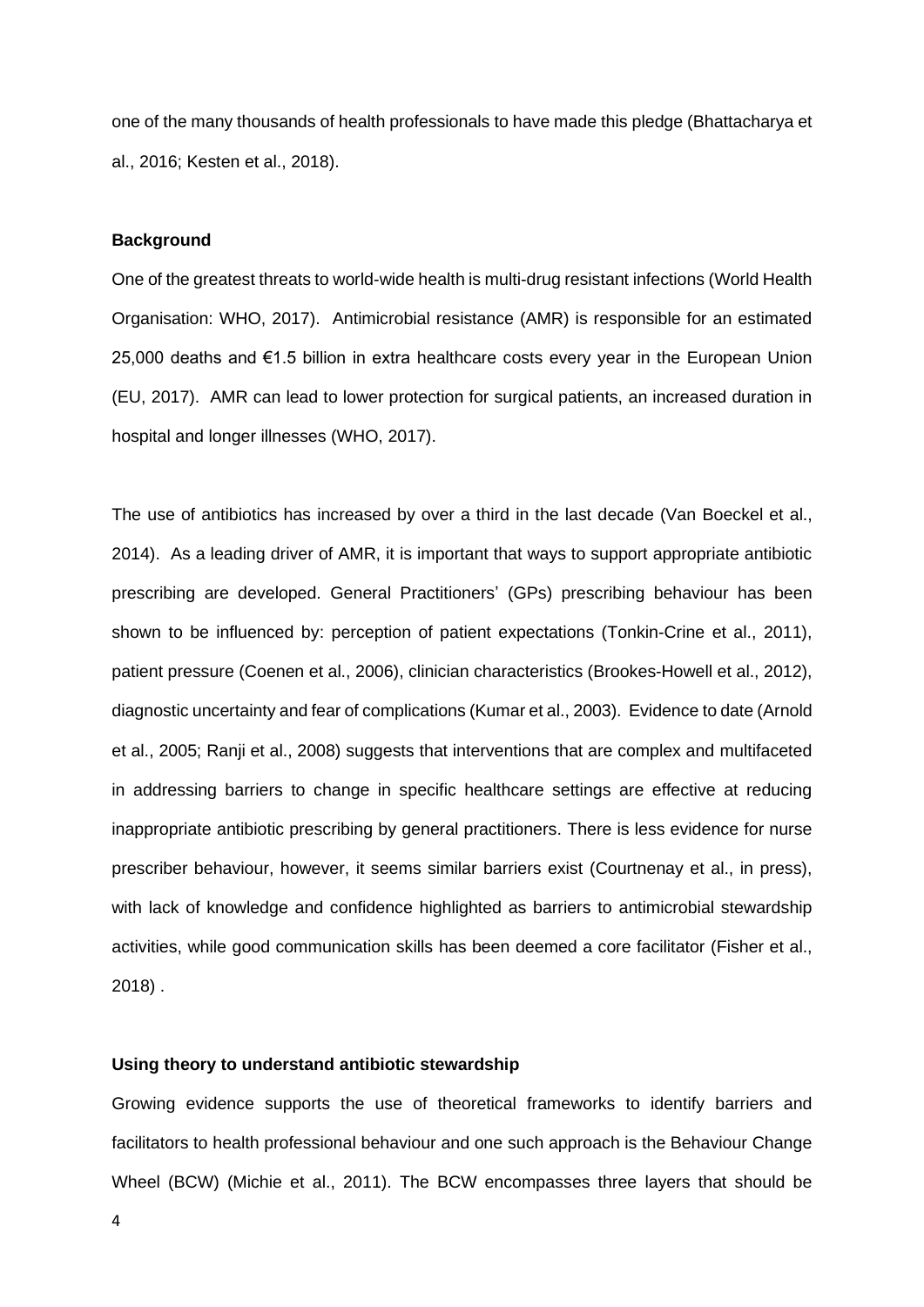considered when supporting behaviour change; 1) the determinants of behaviour (COM-B); 2) intervention functions with which to intervene with these determinants; 3) policy categories to support change on a more structural level. The COM-B system forms the hub of the BCW and can facilitate a behavioural diagnosis by understanding the determinants of behaviour. Using COM-B can help identify the drivers of practitioner behaviour in relation to: Capability, both physical (such as skills) and psychological (such as knowledge); their Opportunity, both social (norms of practice) and physical (time/space); and Motivation, both reflective (such as confidence and intention) and automatic (driven by identity, emotion or habit). This model is helpful when considering antimicrobial stewardship (Lorencatto et al., 2018), as it can be easily mapped to Intervention Functions (i.e. Education, Training, Enablement) and a selection of Behaviour Change Techniques (BCTs: i.e. Instruction on how to perform the behaviour, restructuring the social/physical environment) from the BCT Taxonomy Version 1 (Michie et al., 2013) that can be selected as intervention components to facilitate behaviour change (Michie et al., 2014). The delivery of these BCTs is also important. Motivational Interviewing (Miller & Rollnick, 2012) is an effective behaviour change delivery approach, which encapsulates a number of BCTs within (Hardcastle et al., 2017).

Therefore, to reduce global AMR, we need to enhance the appropriate use of antibiotics, and this starts with prescriber behaviour. There is an increasing role for nurse prescribers in antibiotic stewardship (Courtenay et al., 2018), and it is essential to understand what drives their decisions in terms of Capability, Opportunity and Motivation. Once barriers to appropriate prescribing behaviour are addressed (i.e. lack of knowledge or communication skills [capability], lack of confidence [motivation] or lack of a supportive environment [opportunity]), interventions can be developed. Education, training and enablement can be important intervention functions, equipping nurse practitioners and other health professionals with the knowledge and skills to confidently navigate a consultation to a non-prescribing conclusion, without causing patient dissatisfaction.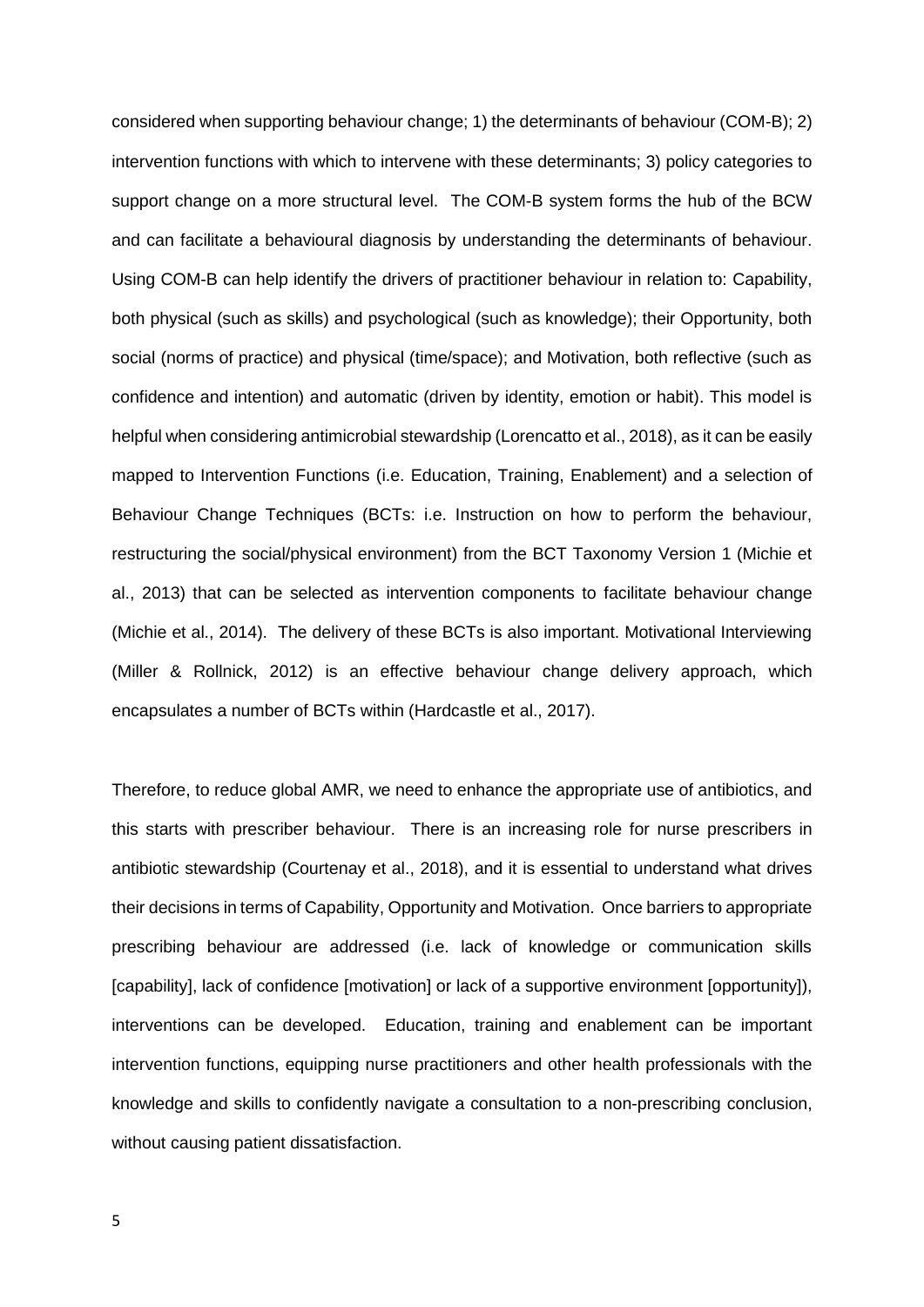#### **Communication skills**

It is common for health professionals to find themselves in a consultation where it is clear a non-antibiotic prescribing decision is the best route of action but the patient feels they need an antibiotic. Additionally, patients who are given an antibiotic for a self-limiting condition such as a respiratory tract infection (i.e. when they don't need one) are more likely to return to the surgery when they experience similar symptoms in the future and will expect an antibiotic. These scenarios can lead to frustration, both for the practitioner and patient.

Good communication skills are essential for the success of any consultation, yet there is a paucity of research that has evaluated training nurse prescribers in effective communication skills to enable appropriate antibiotic prescribing behaviour. The 'Stemming the Tide of Antibiotic Resistance' (STAR: Simpson et al., 2009) educational programme, highlighted the need for effective communication to enhance antibiotic stewardship in general practice. The STAR programme was found to effectively reduce the antibiotic prescribing rate of general practice clinicians, as compared to a control group who did not receive the training (Butler et al., 2012). Furthermore, there was no difference in the number of hospital admissions between the two groups, highlighting that a reduction in antibiotic prescribing did not lead to an increased need for a hospital visit. The training intervention included seminars that allowed learners to reflect on their own prescribing behaviour, online educational components and time to practice and reflect on consultation skills used in routine care. It drew from the core considerations of Motivational Interviewing in a health care setting (Rollnick et al., 2008; Miller & Rollnick, 2012). This selection of practical, instructional and reflective activities can enable an increase in knowledge and confidence to actively engage with consultations, overcoming some of the core COM-B barriers to a non-antibiotic prescribing decision.

#### **Developing training programmes**

Training programmes should first consider a needs assessment of the learner, to create targeted learning outcomes and activities. COM-B can be used to facilitate this process,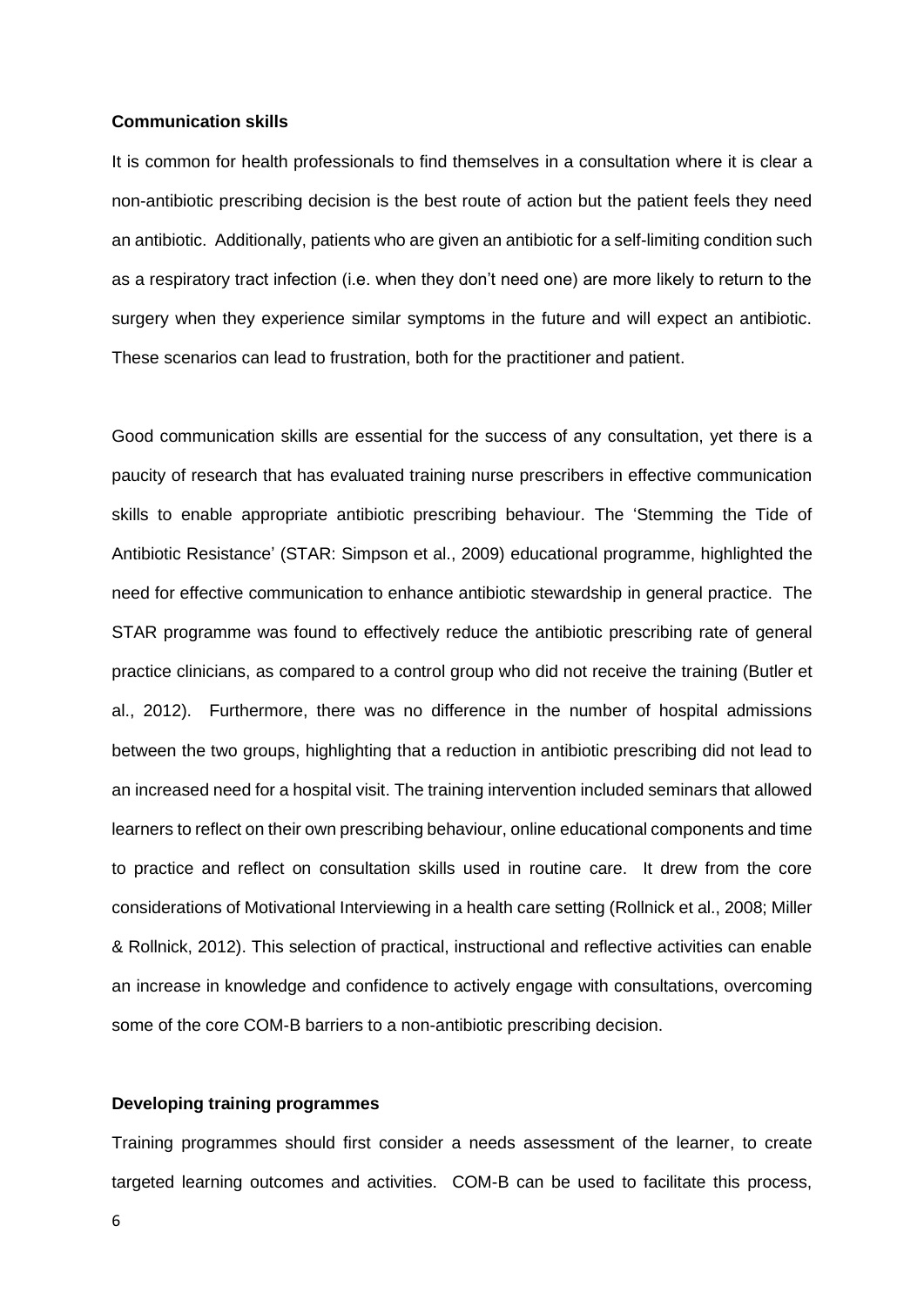highlighting the barriers to the target behaviour, in this case non-prescribing decision making. Training can then be developed to target these needs. To enhance consultation knowledge and skills, training programmes could draw from Motivational Interviewing (Miller & Rollnick, 2012; Rollnick et al, 2008) and reflective practice.

Learners should be encouraged to: Ensure a good **PACE**: Working in **P**artnership with the patient, showing **A**cceptance and **C**ompassion for their wants and concerns, making every attempt to have **E**vocative conversations of an acceptable way forward. To do this, as a practitioner they must Engage; Focus; Evoke and Plan. To do this, they can use the **RULE**: **R**esist the righting reflect, **U**nderstand client motivation, **L**isten and **E**mpower and the microskills of the **OARS**: **O**pen ended questions, **A**ffirmations, **R**eflective Listening and **S**ummaries to facilitate the consultation. Finally, if an information exchange is needed, the **E**licit-**P**rovide-**E**licit (EPE) technique can enable this process without causing patient disengagement.

Using the educational elements of role play, reflection and feedback can help to build the knowledge and skills needed to use this approach effectively in practice. This type of training can be undertaken in face-to-face workshops, or via an online learning platform. Below is an example of what training might cover to support antibiotic stewardship based on this approach using a stereotypical consultation of a patient requesting an antibiotic:

#### **Consultation Case Study**

Patient A, a 35 year old male, non-smoker with no obvious co-morbidities, attends a consultation with a common, acute, uncomplicated self-limiting respiratory tract infection. He is concerned his condition will worsen and wants to get better quickly as he cannot afford to take time off work. He is agitated and wants a prescription for antibiotics as he feels they have helped him get better faster in the past.. A clinical assessment suggests his condition would not benefit from an antibiotic prescription. Consultation time is limited and the clinic is already running behind time.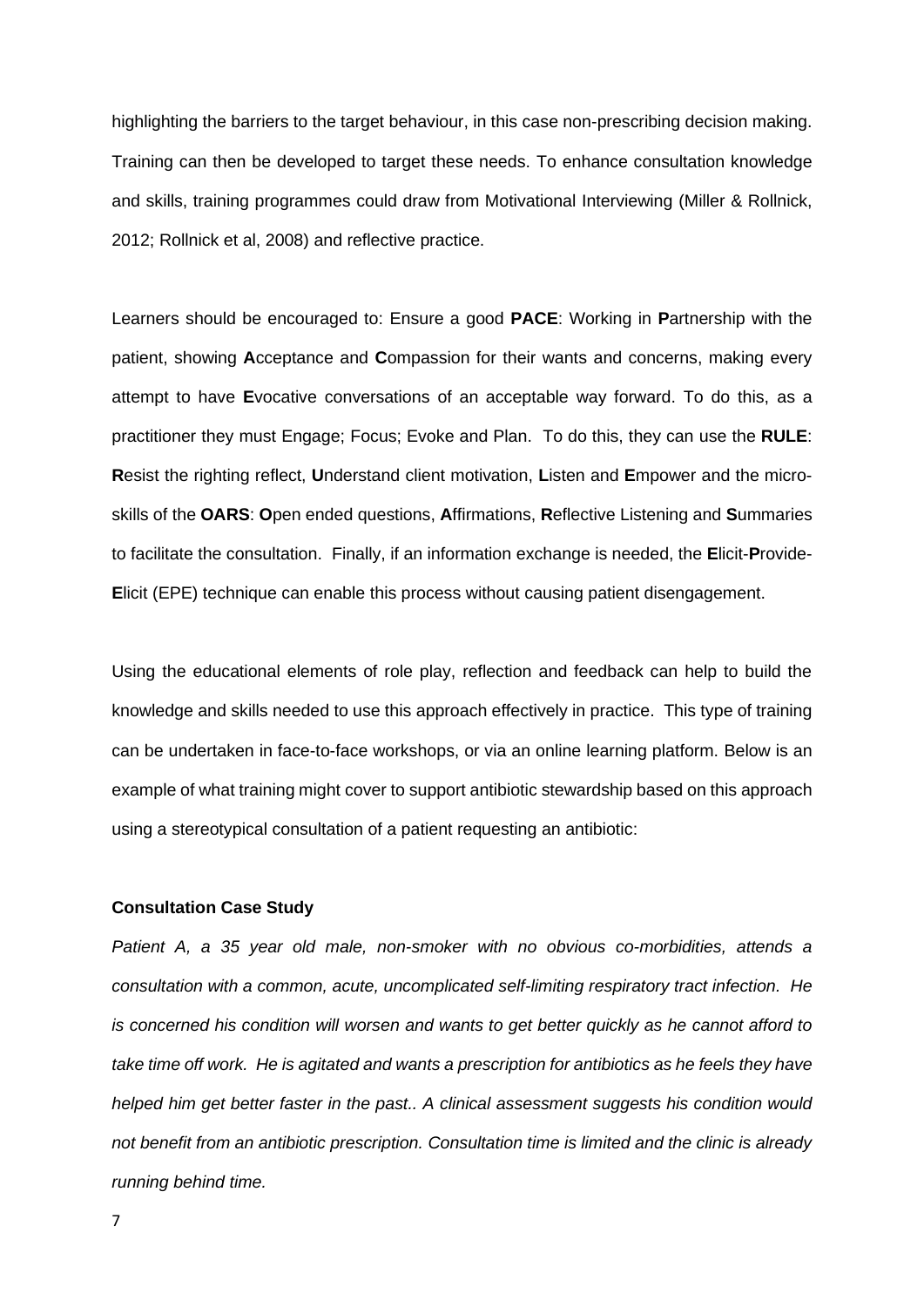#### **How to respond: The role of effective communication skills**

**PACE:** It is important that the whole consultation feels like a *partnership*, where the patient feels acceptance of his concerns about his current condition, giving him a feeling that the practitioner is on his side. Compassion for what he feels is the best course of action is important, even if at this point it is against clinical judgement, this is how the patient is feeling. The practitioner role here is to reach evocation of the best way forward in a patient-centred fashion, by helping the patient to understand how antibiotics work, and whether they are required on this occasion. To do this, practitioners should build knowledge and skills in the following:

**Engage:** Fully engaging patients through the consultation process is one of the best ways to reach a patient-centred decision. To build trust, it is important to develop a good rapport. A good way to start a consultation is to simply say: *"*How can I help you today*?"* This openended question enables the patient to respond freely to why they have come to the consultation and can get to the root of the problem quickly.

**Resist the righting reflex:** Patient A is likely to say that he has come to get some antibiotics for his cough and sore throat. It may sound counter-intuitive, but telling the patient at this point that antibiotics will not work for his condition and that he should go home and rest may lead to resistance in the consultation. This is what psychologists call: *'the righting reflex'*. Although a natural part of nursing is to give clinical advice, this initial interaction could in fact make the patient less open to engaging with the consultation.

**Elicit-Provide-Elicit:** Instead, it is important to actively engage the patient to ensure that they are ready to receive this information. Using the 'Elicit-Provide-Elicit' approach can facilitate effective knowledge exchange . The practitioner can first Elicit what the patient already knows about the use of antibiotics for symptoms such as hose he is experiencing. After listening to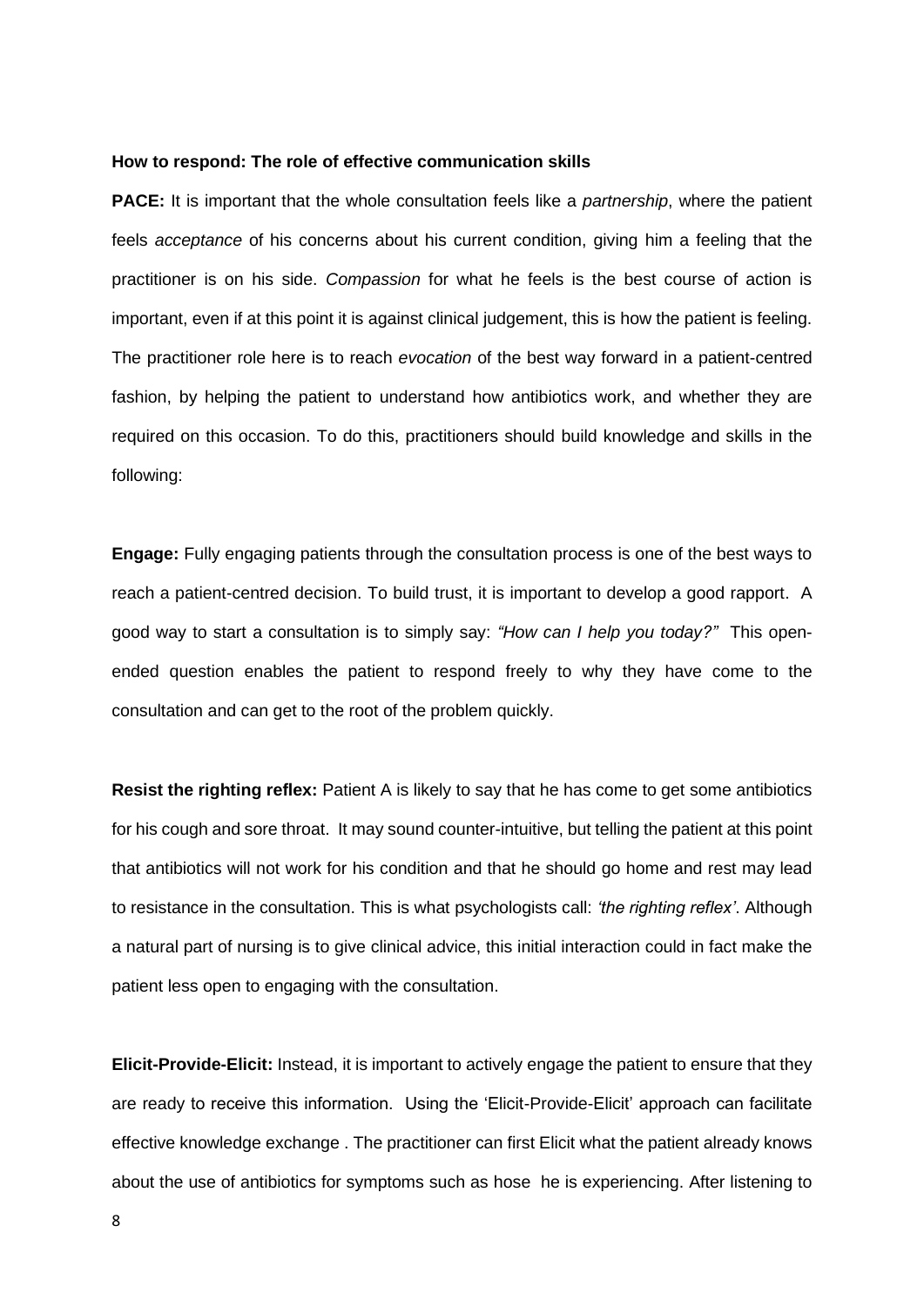the response, they can ask permission to Provide some factual information, followed once again by Eliciting what the patient thinks of this. The consultation with Patient A may proceed with: *"What* do you know about how antibiotics work and what they are effective for*?"*, followed by; *"*I have a little more information on this that I would like to share with you, would that be ok*?"* With permission, factual information can then be provided and any questions addressed. This phase of the consultation can conclude by eliciting once again; *"What do you think this means for your current condition?"* This helps the patient to bring their thoughts out into the open, for the practitioner to provide factual information that the patient may not be aware of and allows them to reflect on this in relation to their presenting condition.

**Focus:** Now that rapport has been built and information has been exchanged, Patient A needs to focus on what the best course of action is to optimise his health and wellbeing. After the practitioner has discussed the lack of efficacy for viral infections, which his symptoms are most likely to be, he can be assisted to focus on expectations and what is likely to happen in his recovery process over the next few days.

**Listen, Understand and Empower:** It is important that the patient is made to feel understood and that his concerns and desire for antibiotics are not dismissed or made to feel inferior. Instead, training should help the practitioner to listen to his concerns and use the speaking and listening skills to reflect back to him the evidence in favour of and against the use of antibiotics in his situation. Whilst this can be challenging, especially in a busy and already delayed clinic when there is only a certain amount of time with a patient, it is still useful to ask open-ended questions, which often start with *'what', 'who', 'how', 'when'* or *'where'.* This will encourage the patient to talk, enabling them to be actively involved in the decision making process.

**Evoke:** In asking open questions, the patient is encouraged to cognitively reflect upon and understand their current situation. In the past, their demands may have been met with no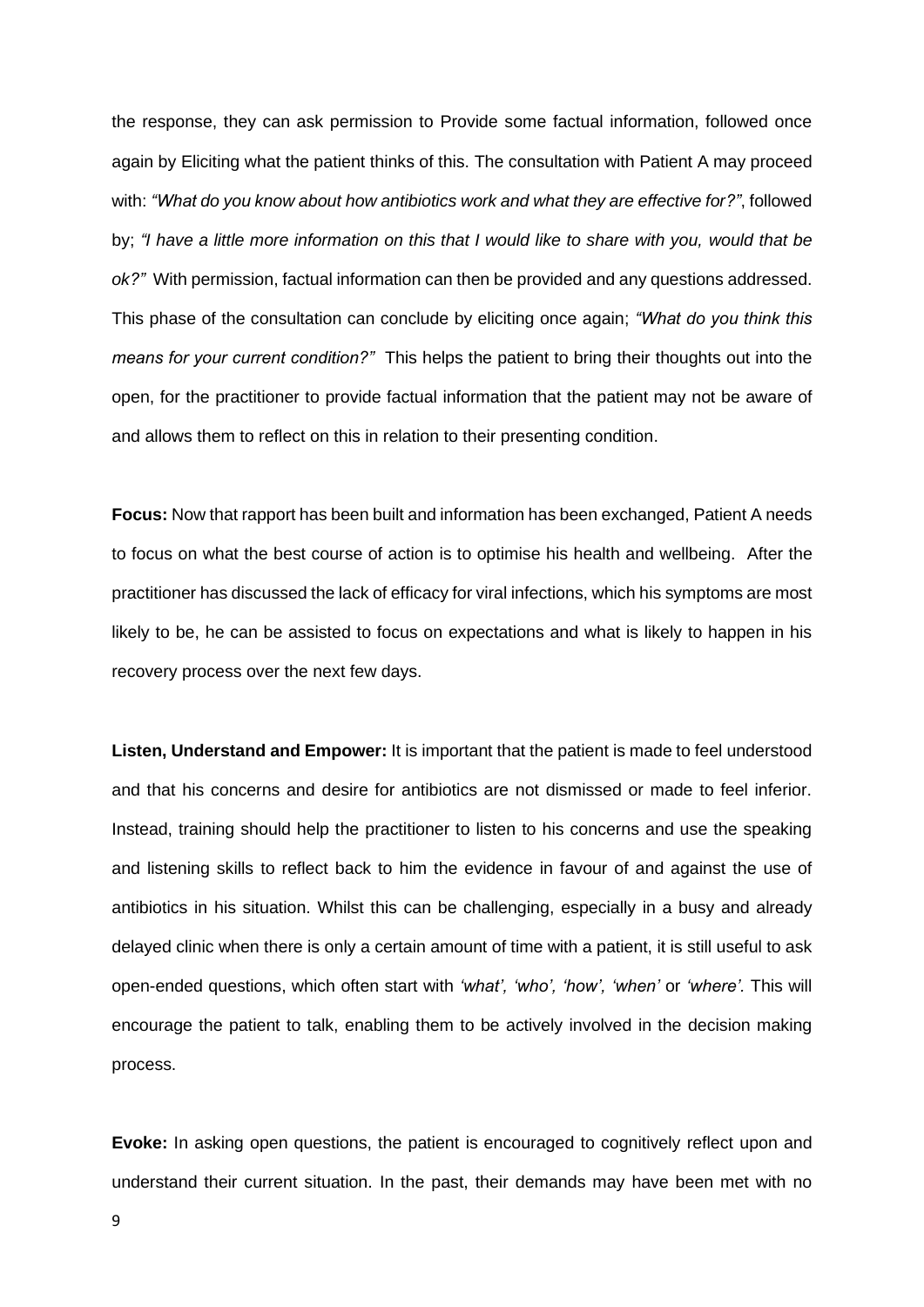question and they may have never been afforded the opportunity to have a conversation about the most effective course of action. This could be an opportunity to break a cycle of patient expectation for antibiotics, while also maintaining a good patient-practitioner relationship.

**Plan:** The patient should leave the consultation with a plan and a way forward, summarising what you have discussed and concluding with what to do if their symptoms get worse.

#### **Overview**

Antibiotic stewardship in community nursing can be facilitated by the development of effective consultation skills. When training nurse practitioners in communication skills, it is important to acknowledge the drivers of their behaviour in relation to COM-B and to allow them insight into their current behaviour. This can be facilitated through peer observation and feedback, audits of individual and practice prescribing behaviour and self-reflection. These can all be encouraged on an ongoing basis to develop best practice. Training can then be developed to build knowledge, skills and confidence to enable appropriate antibiotic prescribing behaviour.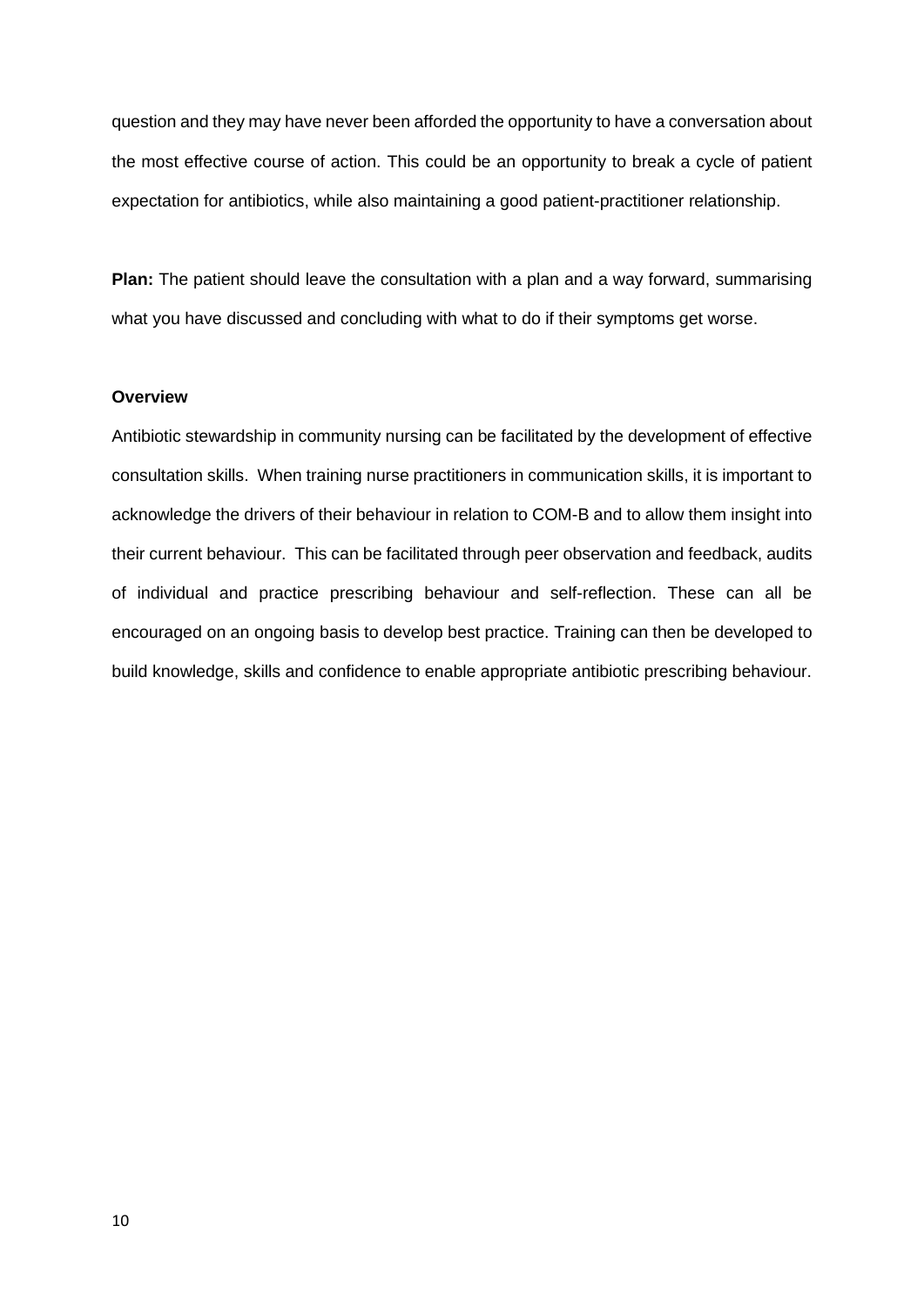#### **References**

- [Arnold SR,](http://www.ncbi.nlm.nih.gov/pubmed/?term=Arnold%20SR%5BAuthor%5D&cauthor=true&cauthor_uid=16235325) [Straus SE.](http://www.ncbi.nlm.nih.gov/pubmed/?term=Straus%20SE%5BAuthor%5D&cauthor=true&cauthor_uid=16235325) Interventions to improve antibiotic prescribing practices in ambulatory care, [Cochrane Database Syst Rev.](http://www.ncbi.nlm.nih.gov/pubmed/16235325) 2005 Oct 19;(4):CD003539ARR Final report. [http://amr-review.org/Publications,](http://amr-review.org/Publications) 2016
- Bhattacharya A, Hopkins S, Sallis A, Budd EL, Ashiru-Oredope D. A process evaluation of the UK-wide Antibiotic Guardian campaign: developing engagement on antimicrobial resistance. Journal of Public Health. 2016 Jul 22;39(2):e40-7.
- [Brookes-Howell](http://bmjopen.bmj.com/search?author1=Lucy+Brookes-Howell&sortspec=date&submit=Submit) L, Hood K, Cooper L, Little P, Verheij T, Coenen S, Godycki-Cwirko M, Melbye H, Borras-Santos A, Worby P, Jakobsen K, Goossens H, Butler CC. Understanding variation in primary medical care: a nine-country qualitative study of clinicians' accounts of the non-clinical factors that shape antibiotic prescribing decisions for lower respiratory tract infection BMJ Open 2012, 2:e000796. doi:10.1136/bmjopen-2011-000796.
- Butler CC, Simpson SA, Dunstan F, Rollnick S, Cohen D, Gillespie D, Evans MR, Alam MF, Bekkers MJ, Evans J, Moore L. Effectiveness of multifaceted educational programme to reduce antibiotic dispensing in primary care: practice based randomised controlled trial. BMJ 2012 Feb 2;344:d8173.
- Cane J, O'Connor D, & Michie S. Validation of the theoretical domains framework for use in behaviour change and implementation research. Implementation Science. 2012, 7(1), 37.<https://doi.org/10.1186/1748-5908-7-37>
- Carter EJ, Greendyke WG, Furuya EY, Srinivasan A, Shelley AN, Bothra A, Saiman L, Larson EL. Exploring the nurses' role in antibiotic stewardship: A multisite qualitative study of nurses and infection preventionists. American Journal of Infection Control. 2018 May 1;46(5):492-7.
- Chater, A. Seven steps to help patients overcome a 'Fear of Finding Out FOFO'. Nursing Standard. 2018 33, (1), 24-25.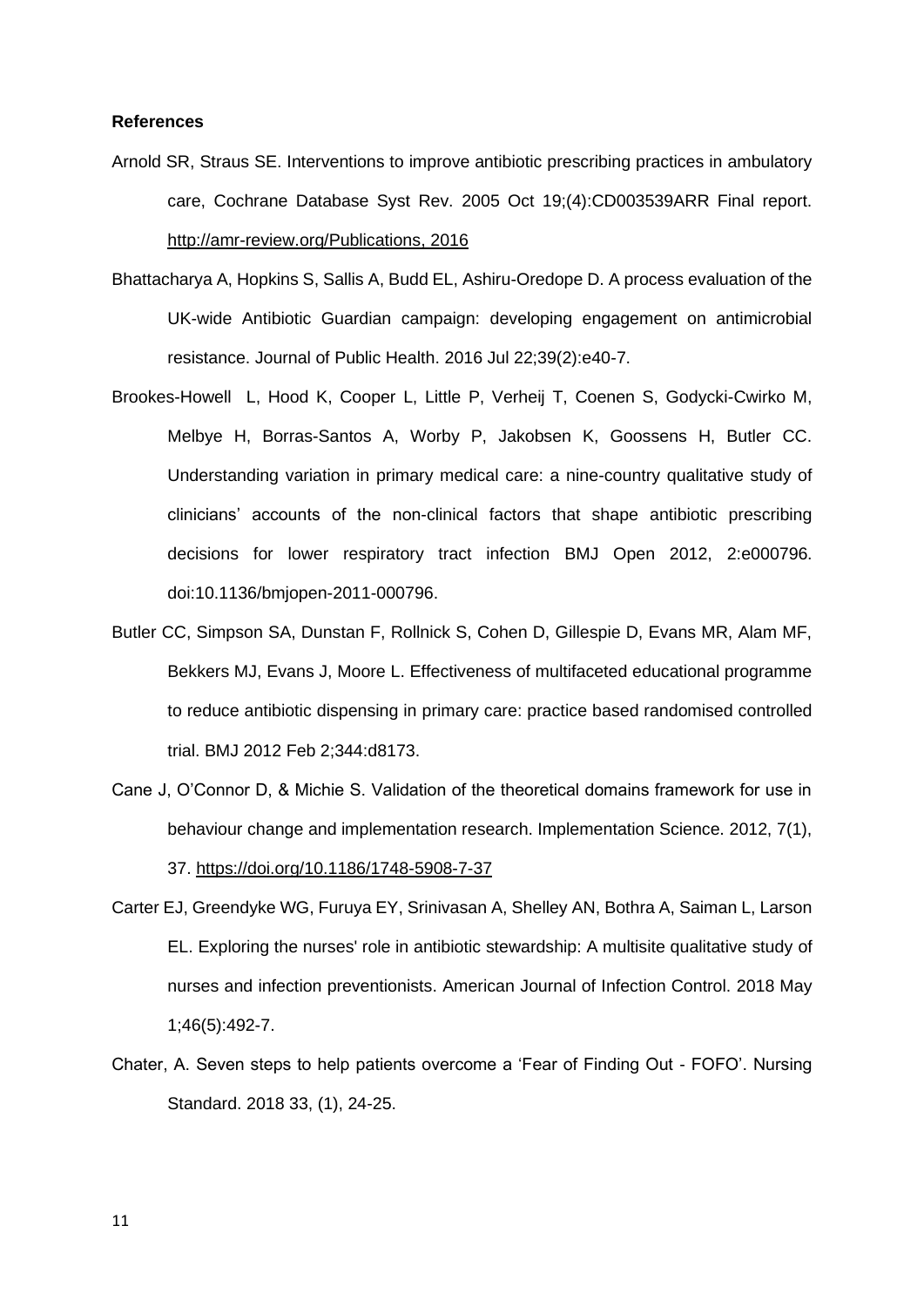- Coenen S, Michiels B, Renard D, Denekens J, Van Royen P. Antibiotic prescribing for acute cough: the effect of perceived patient demand 2006, Br J Gen Pract. Mar;56(524):183- 90.
- Courtenay M, Lim R, Castro-Sanchez E, Deslandes R, Hodson K, Morris G, Reeves S, Weiss M, Ashiru-Oredope D, Bain H, Black A. Development of consensus-based national antimicrobial stewardship competencies for UK undergraduate healthcare professional education. Journal of Hospital Infection. 2018 Nov 1;100(3):245-56.
- Courtenay M, Rowbotham S, Lim R, Deslandes R, Hodson K, MacLure K, Peters S, Stewart D. Antibiotics for acute respiratory tract infections: a mixed-methods study of patient experiences of non-medical prescriber management. BMJ Open. 2017 Mar 1;7(3):e013515.
- Courtenay M, Rowbotham S, Lim R, Peters S, Yates K & Chater A. Examining influences on antibiotic prescribing by nurse and pharmacist prescribers: A qualitative study using the Theoretical Domains Framework and COM-B. (In press - accepted May 19). BMJ **Open**
- Courtenay M, Gillespie D, Lim R. Patterns of dispensed non-medical prescriber prescriptions for antibiotics in primary care across England: a retrospective analysis. Journal of Antimicrobial Chemotherapy. 2017 Jul 17;72(10):2915-20.
- Davis M, Liu TL, Taylor Y, Davidson L, Schmid M, Yates T, Scotton J, Spencer M. Exploring patient awareness and perceptions of the appropriate use of antibiotics: a mixedmethods study. Antibiotics. 2017 Dec;6(4):23.
- D'Souza A. Motivational interviewing: The RULES, PACE, and OARS. 2019 Current Psychiatry, 18(1), 27-28.
- Dyar OJ, Huttner B, Schouten J, Pulcini C. What is antimicrobial stewardship?. Clinical Microbiology and Infection. 2017 Nov 1;23(11):793-8.
- Edwards R, Drumright LN, Kiernan M, Holmes A. Covering more territory to fight resistance: considering nurses' role in antimicrobial stewardship. Journal of Infection Prevention. 2011 Jan;12(1):6-10.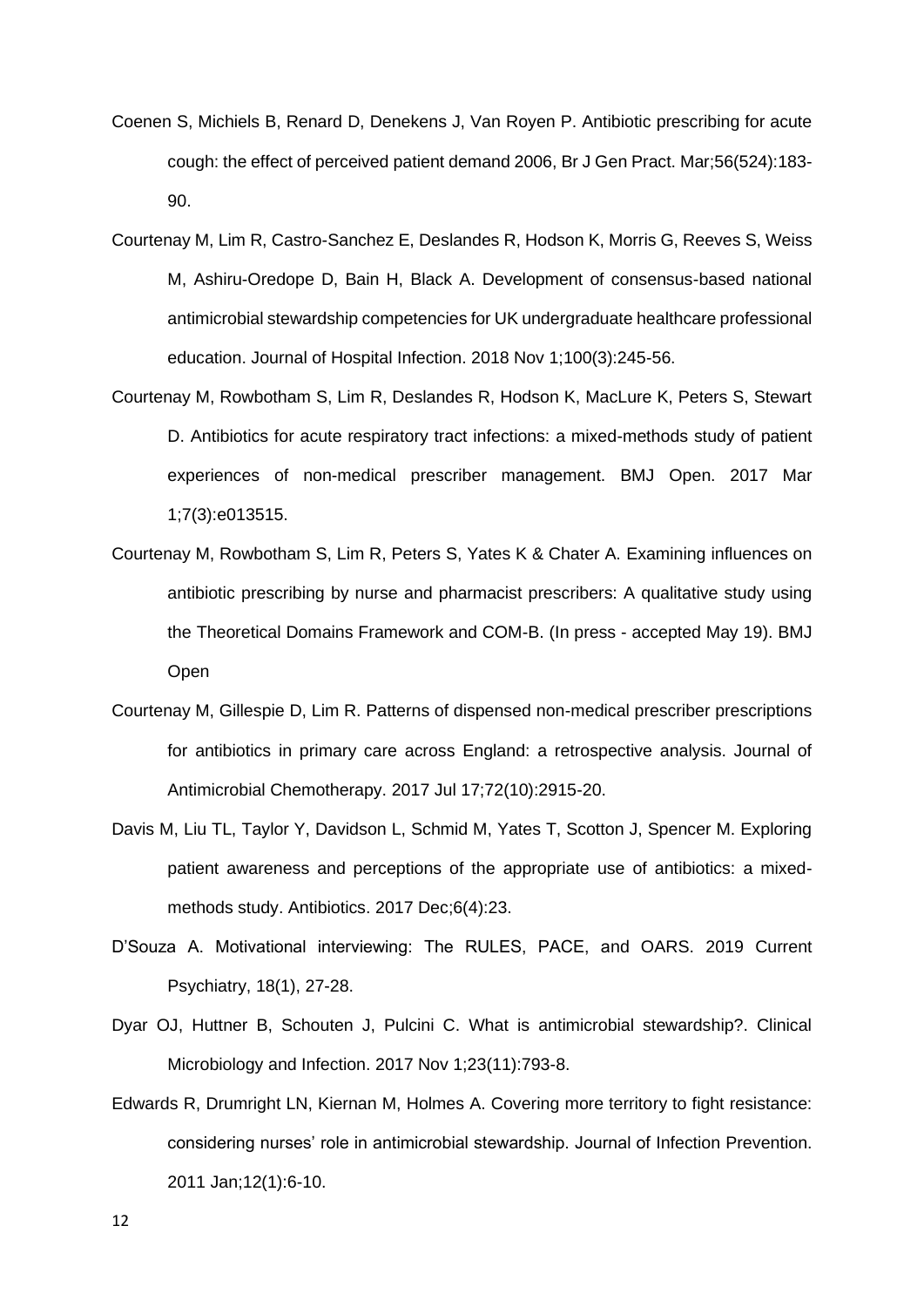- European Commission Fact Sheet. New EU Action Plan on Antimicrobial Resistance Questions and answers: Brussels. 2017
- Fisher CC, Cox VC, Gorman SK, Lesko N, Holdsworth K, Delaney N, McKenna C. A theoryinformed assessment of the barriers and facilitators to nurse-driven antimicrobial stewardship. American Journal of Infection Control. 2018 Dec 1;46(12):1365-9.
- Fletcher-Lartey S, Yee M, Gaarslev C, Khan R. Why do general practitioners prescribe antibiotics for upper respiratory tract infections to meet patient expectations: a mixed methods study. BMJ Open. 2016 Oct 1;6(10):e012244.
- Gualano MR, Gili R, Scaioli G, Bert F, Siliquini R. General population's knowledge and attitudes about antibiotics: a systematic review and meta‐analysis. Pharmacoepidemiology and Drug Safety. 2015 Jan;24(1):2-10.
- Hardcastle SJ, Fortier M, Blake N, Hagger MS. Identifying content-based and relational techniques to change behaviour in motivational interviewing. Health Psychology review. 2017 Jan 2;11(1):1-6.
- Jubraj B, Barnett NL, Grimes L, Varia S, Chater A, Auyeung V. Why we should understand the patient experience: clinical empathy and medicines optimisation. International Journal of Pharmacy Practice. 2016 Oct;24(5):367-70.
- Kesten JM, Bhattacharya A, Ashiru-Oredope D, Gobin M, Audrey S. The Antibiotic Guardian campaign: a qualitative evaluation of an online pledge-based system focused on making better use of antibiotics. BMC Public Health. 2018 Dec;18(1):5.
- Kumar S. Why do general practitioners prescribe antibiotics for sore throats? Grounded theory interview study.2003, Qual Saf Health Care; 326 (7382): 138.
- Lorencatto F, Charani E, Sevdalis N, Tarrant C, Davey P. Driving sustainable change in antimicrobial prescribing practice: how can social and behavioural sciences help?. Journal of Antimicrobial Chemotherapy. 2018 Jul 17;73(10):2613-24.
- Lum EP, Page K, Whitty JA, Doust J, Graves N. Antibiotic prescribing in primary healthcare: Dominant factors and trade-offs in decision-making. Infection, Disease & Health. 2018 Jun 1;23(2):74-86.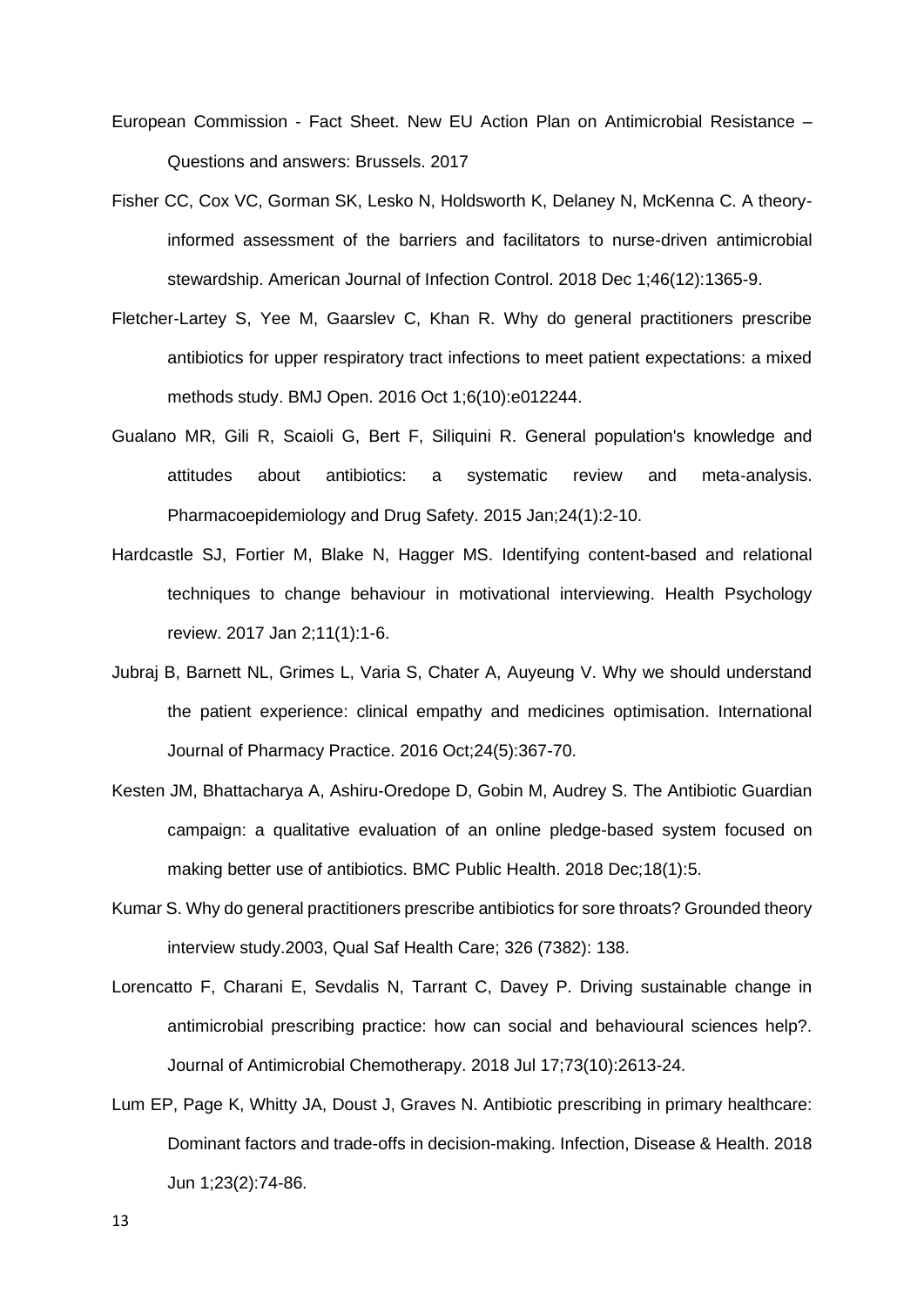- Michie S, Atkins L & West R. The Behaviour Change Wheel: A Guide to Designing Interventions. 2014. London: Silverback Publishing. Available at: [www.behaviourchangewheel.Com](http://www.behaviourchangewheel.com/)
- Michie S, Richardson M, Johnston M, Abraham C, Francis J, Hardeman W, Wood C. E. The behavior change technique taxonomy (v1) of 93 hierarchically clustered techniques: Building an international consensus for the reporting of behavior change interventions. Annals of Behavioral Medicine, 2013, 46(1), 81–95. [https://doi.org/10.1007/s12160-](https://doi.org/10.1007/s12160-013-9486-6) [013-9486-6](https://doi.org/10.1007/s12160-013-9486-6)
- Michie S, van Stralen MM, West R. .The behaviour change wheel: a new method for characterising and designing behaviour change interventions. Implement Sci. 2011. Apr 23;6:42. doi: 10.1186/1748-5908-6-42.
- Miller WR, Rollnick S. Motivational interviewing: Helping people change. Guilford press; 2012 Sep 1.
- Ranji, S,Steinman, M, Shojania, K.,Gonzales, R., Interventions to Reduce Unnecessary Antibiotic Prescribing: A Systematic Review and Quantitative Analysis Medical Care: [August 2008 - Volume 46 - Issue 8 - pp 847-862d](http://journals.lww.com/lww-medicalcare/toc/2008/08000)oi: 10.1097/MLR.0b013e318178eabd
- Rollnick S, Miller WR, Butler C. Motivational interviewing in health care: helping patients change behavior. Guilford Press; 2008.
- Rowbotham S, Chisholm A, Moschogianis S, Chew‐Graham C, Cordingley L, Wearden A, Peters S. Challenges to nurse prescribers of a no‐antibiotic prescribing strategy for managing self‐limiting respiratory tract infections. Journal of Advanced Nursing. 2012 Dec;68(12):2622-32.
- Simpson SA, Butler CC, Hood K, Cohen D, Dunstan F, Evans MR, Rollnick S, Moore L, Hare M, Bekkers MJ, Evans J. Stemming the Tide of Antibiotic Resistance (STAR): a protocol for a trial of a complex intervention addressing the'why'and'how'of appropriate antibiotic prescribing in general practice. BMC Family Practice. 2009 Dec;10(1):20.